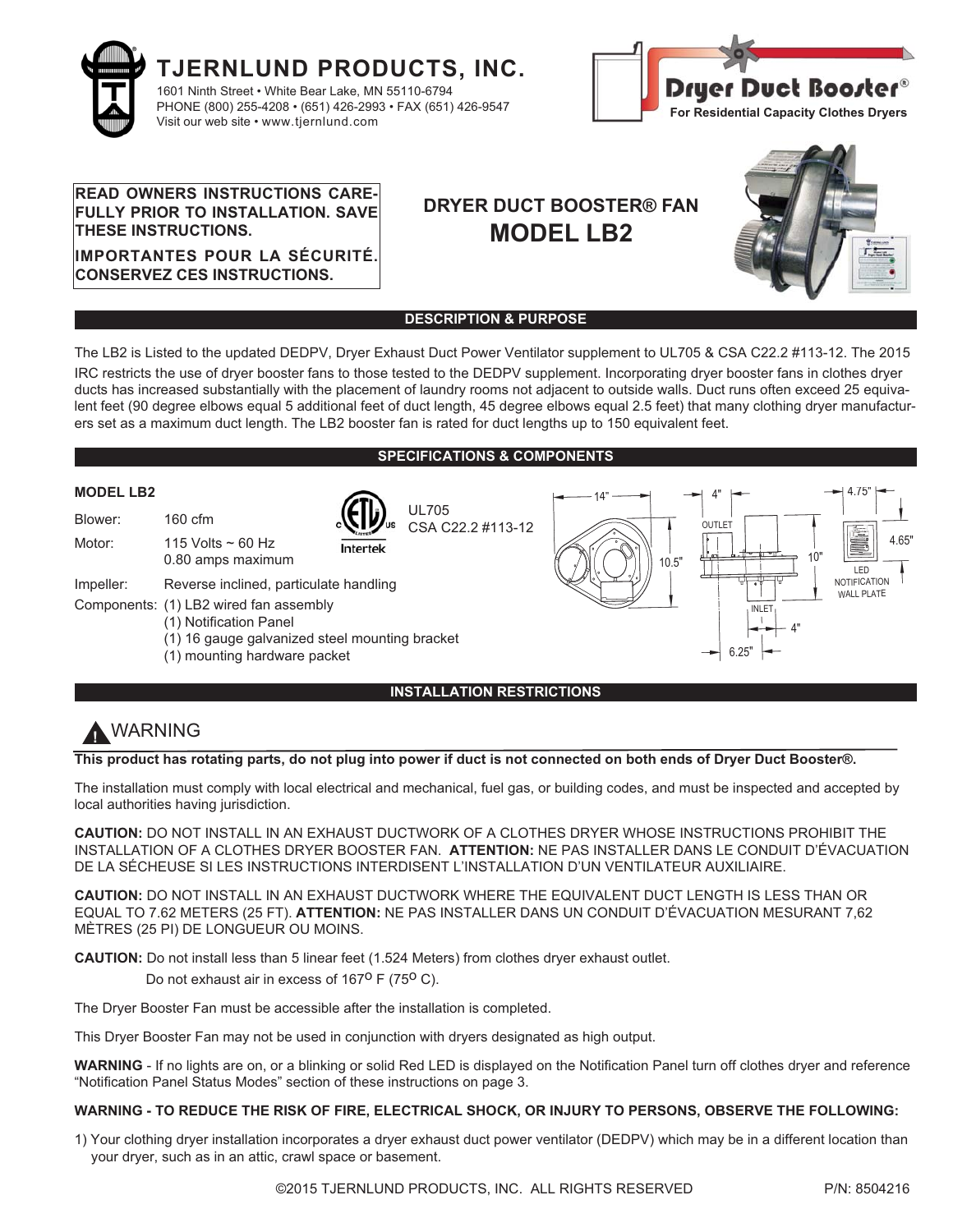- 2) Your clothing dryer depends on the DEDPV Booster Fan for its safe and efficient operation. Operating your dryer without a functional DEDPV will result in inefficient dryer operation, excess energy consumption and a possible fire hazard. See warnings on the Notification Panel.
- 3) The Notification Panel shall be permanently installed within the space in which the clothes dryer is installed. In the case of a dryer installed in an alcove provided with a door or doors, the Notification Panel shall be permanently installed within the alcove or be immediately adjacent to the doors of the alcove. The Notification Panel shall be located where it will be readily visible after the dryer is installed without having to open any doors other than those necessary to access the dryer.

### **AVERTISSEMENT - POUR RÉDUIRE LE RISQUE D'INCENDIE, DE CHOC ÉLECTRIQUE OU DE BLESSURE,RESPECTER LES CONSIGNES QUI SUIVENT:**

- 1) Votre sécheuse est équipée d'un ventilateur auxiliaire qui peut être installé loin de la sécheuse,comme dans un grenier, un vide sanitaire ou un sous-sol.
- 2) Le ventilateur auxiliaire est essentiel au fonctionnement sécuritaire de la sécheuse. Désactiver ce ventilateur nuira au fonctionnement de la sécheuse, entraînera un augmentation de la consommation d'électricité et possiblement un risque d'incendie. Lire la mise en garde sur le panneau d'indication d'alarme.
- 3) Le panneau d'alarme doit être installé de façon permanente dans l'espace où se trouve la sécheuse. Si la sécheuse est installée dans une alcôve fermée par une porte, le panneau d'alarme doit être installé dans l'alcôve ou à proximité immédiate de la porte de l'alcôve. Le panneau d'alarme doit être visible une fois la sécheuse installée sans avoir à ouvrir une porte autre que celle donnant accès à la sécheuse.

The LB2 must be installed in an area in which ambient air temperatures are between -20° F and 140° F (-29° C and 60° C) and ambient humidity does not exceed 85% relative humidity.

Do not install the LB2 in a position where dryer exhaust temperatures exceed 167°F (75° C) at LB2 inlet. LB2 thermal fuse is set at 186° - 196° F (86 - 91° C).

**IMPORTANT:** The dryer duct in which the LB2 is installed **must** terminate with a dryer exhaust hood with a flapper or have a backdraft damper installed near the exterior termination.

### **MINIMUM AND MAXIMUM DRYER DUCT LENGTH IN EQUIVALENT FEET\***

This product is intended for use in 4" diameter dryer exhaust ducts from 30 to 150 equivalent feet\* in length.

\*Equivalent feet equals linear feet plus 5 additional feet for each 90° elbow and 2.5 feet for each 45° elbow (assumes 4" diameter rigid metal duct).

#### **Dryer Booster Fan Distance from Dryer and Termination Hood**

The Dryer Booster fan positioning is based on the total Duct Length Equivalent Feet\*. Calculate the Total Duct Length Equivalent Feet and reference how close the Dryer Booster can be installed to the Dryer without a Secondary Lint Trap (Column X) or with a Secondary Lint Trap (Column Y). The Dryer Booster **should not** be installed closer to the Dryer than what is indicated in those columns. If a Secondary Lint Trap (Tjernlund model LT4) is needed, it must be installed about 4 linear feet from the Dryer and the Booster must be installed after the Secondary Lint trap (between the Secondary Lint Trap and outdoor termination hood).

For best performance install Dryer Booster no closer than 2 feet from the termination to the outdoors and avoid installing elbows within 2 feet of the Dryer Booster.



A = DRYER VENT DUCT TOTAL EQUIVALENT LENGTH.

X = SHORTEST DISTANCE LB2 CAN BE TO DRYER WITHOUT SECONDARY LINT TRAP. SEE TABLE.

Y = SHORTEST DISTANCE LB2 CAN BE TO DRYER WITH SECONDARY LINT TRAP. SEE TABLE.

| <b>Total Duct</b><br>Length In<br>Equivalent Feet*<br>(A) | LB2 Minimum Distance from Dryer<br>In Equivalent Feet* |                                                             |  |  |
|-----------------------------------------------------------|--------------------------------------------------------|-------------------------------------------------------------|--|--|
|                                                           | With No<br>Secondary<br>Lint Trap $(X)$                | <b>With Secondary</b><br>Lint Trap 4 Feet<br>from Dryer (Y) |  |  |
| 30                                                        | 15                                                     | 8                                                           |  |  |
| 40                                                        | 20                                                     | 8                                                           |  |  |
| 50                                                        | 25                                                     | 8                                                           |  |  |
| 60                                                        | 30                                                     | 8                                                           |  |  |
| 70                                                        | 30                                                     | 10                                                          |  |  |
| 80                                                        | 35                                                     | 10                                                          |  |  |
| 90                                                        | 35                                                     | 15                                                          |  |  |
| 100                                                       | 40                                                     | 15                                                          |  |  |
| 110                                                       | 40                                                     | 20                                                          |  |  |
| 120                                                       | 40                                                     | 20                                                          |  |  |
| 130                                                       | 45                                                     | 20                                                          |  |  |
| 140                                                       | 45                                                     | 20                                                          |  |  |
| 150                                                       | 45                                                     | 25                                                          |  |  |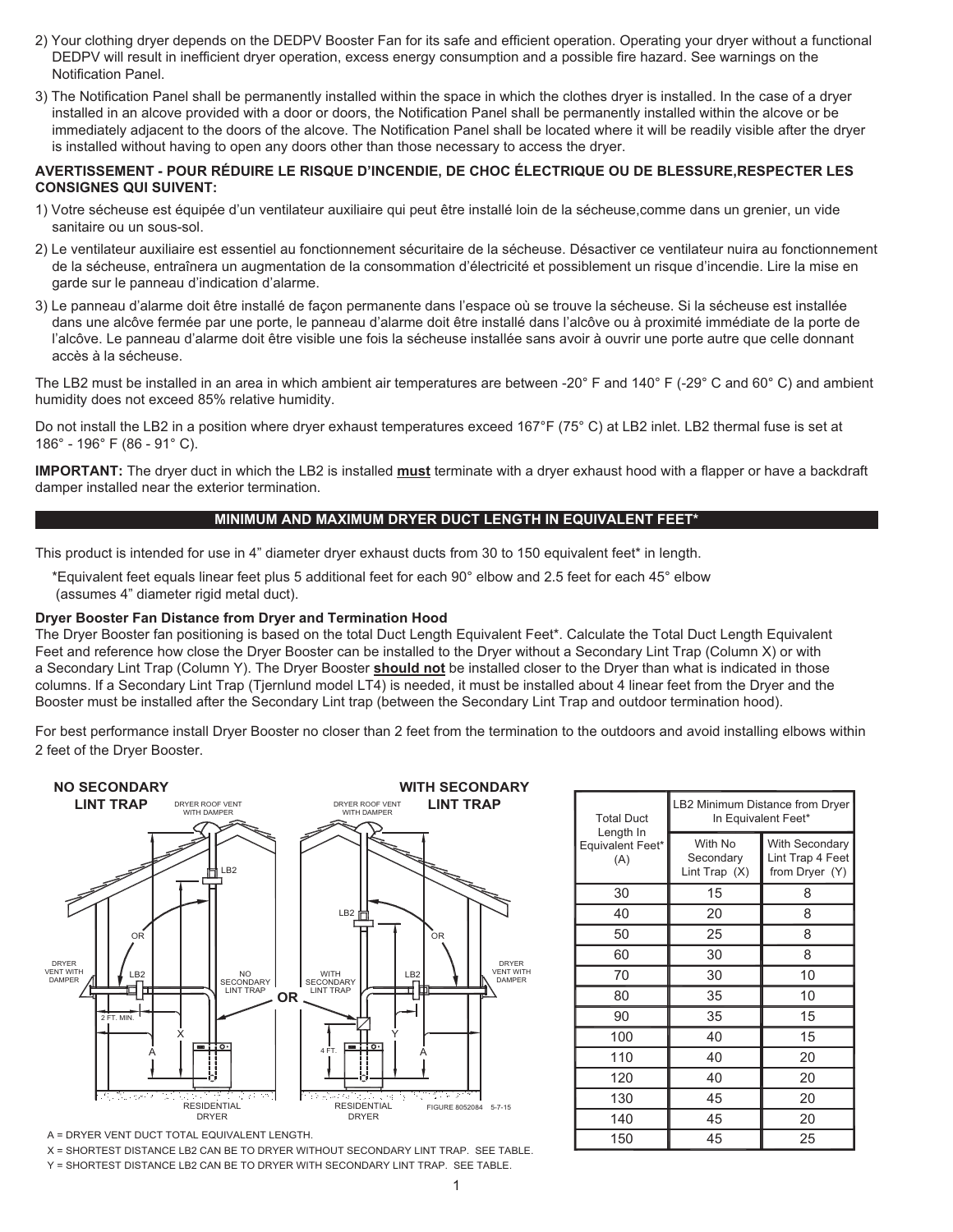### **MOUNTING DRYER DUCT BOOSTER**

### Do not install the LB2 with the discharge facing down, (See Diagram A).

Do not install the LB2 in an orientation where the sensing tube port points directly down where it might fill with condensation. By design, the sensing tube port is offset so it does not point directly down in this mounting orientation. If the LB2 is mounted to warped or not square material, the sensing tube may end up pointing directly down where condensation can pool in sensing tube port, (See Diagram B).





IF INSTALLING THE LB2 IN THIS ORIENTATION, MAKE SURE THE SENSING PORT DOES NOT POINT DIRECTLY DOWN WHERE CONDENSA-TION CAN POOL IN SENSING TUBE PORT. THIS MIGHT OCCUR IF LB2 IS MOUNTED TO MATERIAL THAT IS WARPED OR NOT SQUARE.



**DIAGRAM C**

**NOTE: Do not** use screws in the dryer duct installation. The LB2 motor can be mounted in a horizontal or vertical orientation. Discharge must face up if mounted vertically, (See Diagram C). Do not install the LB2 in an orientation where the sensing tube port might fill with condensation, (See Diagram B).

- 1. Considering dryer duct routing and LB2 location, use the (4) #10 x 1 3/4" wood screws to secure the mounting bracket to the wood structure using the (4) 3/8" holes in the 1/2 moon portion of the bracket.
- 2. Based on the desired mounting orientation, position the mounting bracket onto 3 of the 4 vibration isolators located on the LB2. Tighten the bracket in place using the (3) provided 1/4" nuts. Do not over tighten or damage to rubber mounting isolators may occur.



### **MOUNTING DRYER BOOSTER NOTIFICATION PANEL (MOUNT IN VISIBLE LOCATION BY CLOTHES DRYER)**

**IMPORTANT:** The Notification Panel shall be permanently installed within the space in which the clothes dryer is installed. In the case of a dryer installed in an alcove provided with a door or doors, the Notification Panel shall be installed permanently within the alcove or immediately adjacent to the doors of the alcove. The Notification Panel shall be located where it will be readily visible after the dryer is installed without having to open any doors other than those necessary to access the dryer.

**NOTE:** The Dryer Duct Booster includes a 50' control cable. If the distance between the Notification Panel and the Dryer Duct Booster is greater than the length of the cable, splice a section of 3 conductor PVC sheathed 19 AWG or larger, 105 degree C thermostat cable to the supplied cable. Make sure the color coded leads remain consistent. An NEC approved accessible junction box and cover must be used to contain the splice. Splices shall be made mechanically secure and insulated with appropriately sized wire nuts or with a similarly approved connection method. Strain relief hardware contained within the NEC approved junction box shall be utilized. Do not use an existing line voltage electrical box to house these low voltage connections. Line voltage to these leads will cause damage to the LB2 control system and may cause personal and/or property damage.

The Notification Panel Terminal Block may be installed in a remodeling or standard electrical box or without an electrical box.

### **INSTALLING NOTIFICATION PANEL WITH AN ELECTRICAL BOX**

- 1. Install standard or remodeling single gang electrical box and route control wire from LB2 into electrical box and leave hanging out for connection to Notification Panel, (See Diagram D).
- 2. Wire White, Red & Green wires from Dryer Booster cable to Notification Panel terminal block as shown, (See Diagram E)
- 3. Carefully stuff wires into electrical box, screw Notification Panel terminal block mounting plate to electrical box with Green LED light on top, (See Diag. F). Adhere Notification Panel label to coverplate & screw coverplate to notification panel holder with provided screws, (See Diagram G).









**DIAGRAM G**



**DIAGRAM B**



HORIZONTAL MOUNTING

VERTICAL MOUNTING MUST DISCHARGE FACING UP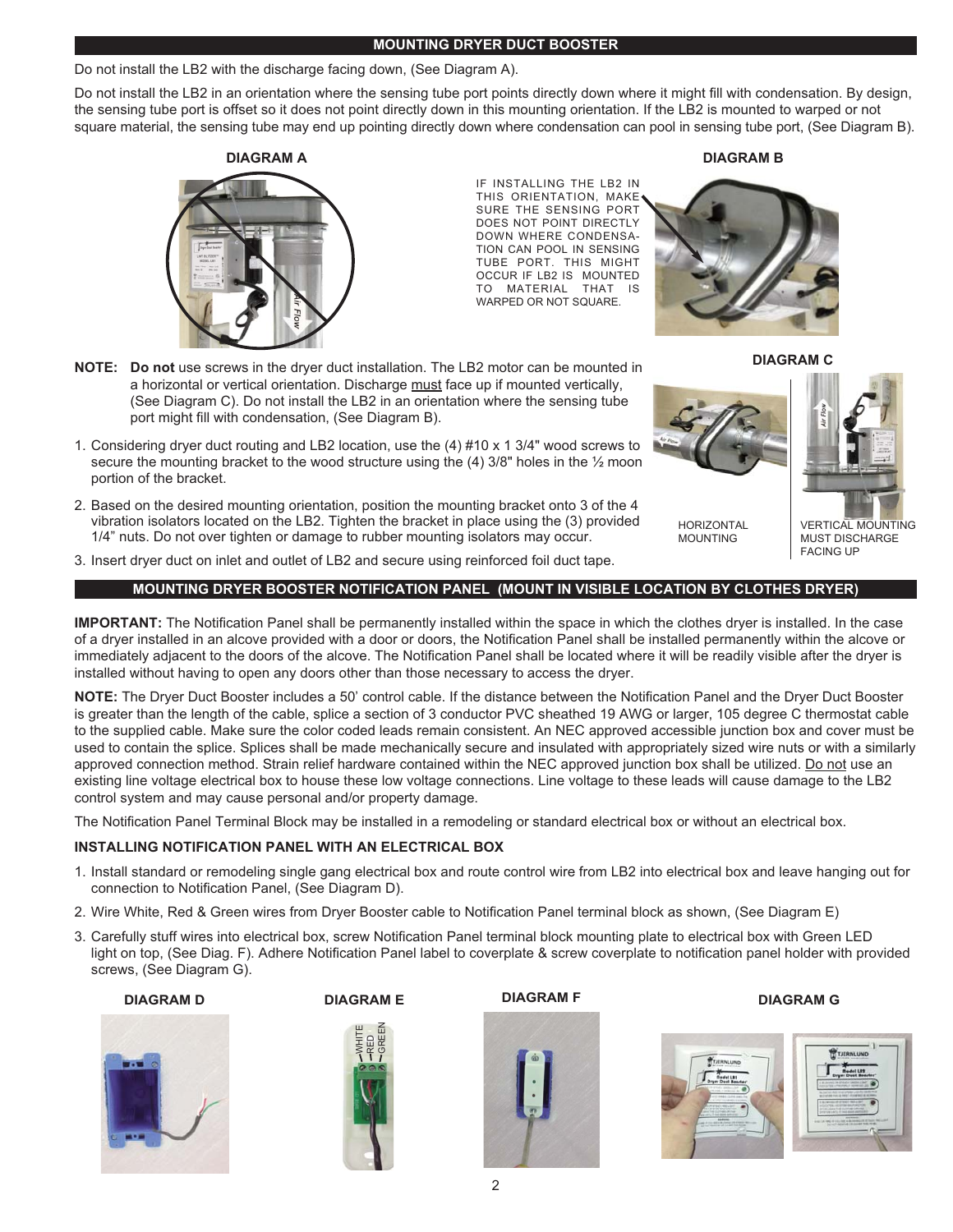### **INSTALLING NOTIFICATION PANEL WITHOUT AN ELECTRICAL BOX**

- 1. Cut opening in sheetrock 1-1/4" wide by 2-1/4" tall, hold Notification panel terminal block mounting plate over opening and mark top and bottom holes for wall anchors, (See Diagram H). Once marked, drill 3/16" holes for wall anchors and feed control cable through opening, (See Diagram I).
- 2. Wire White, Red & Green wires from Dryer Booster cable to Notification Panel terminal block as shown, (See Diagram J)
- 3. Adhere Notification Panel label to coverplate and screw coverplate to electrical box with provided screws, (See Diagram G). Screw Notification Panel terminal block holder to wall anchors with Green LED light on top, (See Diagram K). Adhere Notification Panel label to coverplate and screw coverplate to notification panel holder with provided screws, (See Diagram L).











**NOTIFICATION PANEL STATUS LIGHTS**

TTJERNLUND **GREEN RED**

**DIAGRAM L**

**TT TJERNLUN** 

Flashing Red and Green LED's...Control calibrates to exhaust duct pressure drop when 1st plugged in

Slow Flashing Green LED............Idle state, No dryer operation sensed

Fast Flashing Green LED............Sensor is detecting dryer turning on or off

Steady Green LED.......................Dryer Booster Fan on

Flashing Red LED........................Blockage sensed or Dryer Booster Fan not operating

Steady Red LED..........................High temps detected, Dryer Booster Fan is shut off

### **LB2 CALIBRATION PROCEDURE**

**IMPORTANT:** Make sure all of the following are performed before supplying power to the LB2.

- Confirm the LB2 and the entire duct system is completely installed and clear of lint. (Required for proper calibration.)
- Confirm the dryer is off and cool.
- Confirm all lint traps are empty of lint and reinstalled in their proper position.
- Confirm the Dryer is Empty of Clothing.
- Confirm the Door on the Dryer is Closed.
- Supply Power to the LB2 by plugging in the power cord or cycling the power circuit the LB2 is plugged into.

**NOTE:** Within 45 seconds of the LB2 Dryer Booster being supplied power, it will come on and run for up to 45 seconds. This is a calibration period and will only happen when the LB2 is first powered. During this time the Red and Green LED's on the Notification Panel will both flash quickly in an alternating sequence. Once the calibration process is over, only the Green light will flash and at a much slower pace.

Once the LB2 has been calibrated and just the Green light is flashing on for 1/2 second, off for 2 seconds, the clothes dryer can be used.

### **NOTIFICATION PANEL STATUS MODES**

# **MONITOR MODE: (Green LED blinks 1/2 second on, 2 seconds off)**

• When the dryer is not operating, the Green LED on the Notification Panel will blink for 1/2 second on, 2 seconds off. This is normal operation and is an indication that the LB2 is ready for the Dryer to come on.

## **DRYER TRANSITION MODE: (Green LED flashes rapidly)**

- When the dryer is turning on or off, the LB2 senses the change in pressure. During this time period, the Green LED will flash rapidly 1/2 second on, 1/2 second off.
- **PROPER VENTING MODE: (Green LED continuously on)**
- When the LB2 is on, the Green LED will be continuously on.

## **PRESSURE FAULT MODE: (Red LED flashing)**

• If at anytime during the calibration or operating cycle of the LB2 and the Dryer there is excessive pressure sensed, the Notification Panel will flash the Red LED. The LB2 will continue to operate to try and clear the blockage. Stop the dryer immediately and have the vent system inspected by someone qualified to do so. The power to the LB2 will need to be removed to clear the fault condition and turn the LB2 motor off. The LB2 calibration cycle will need to be performed. (See LB2 Troubleshooting for complete details)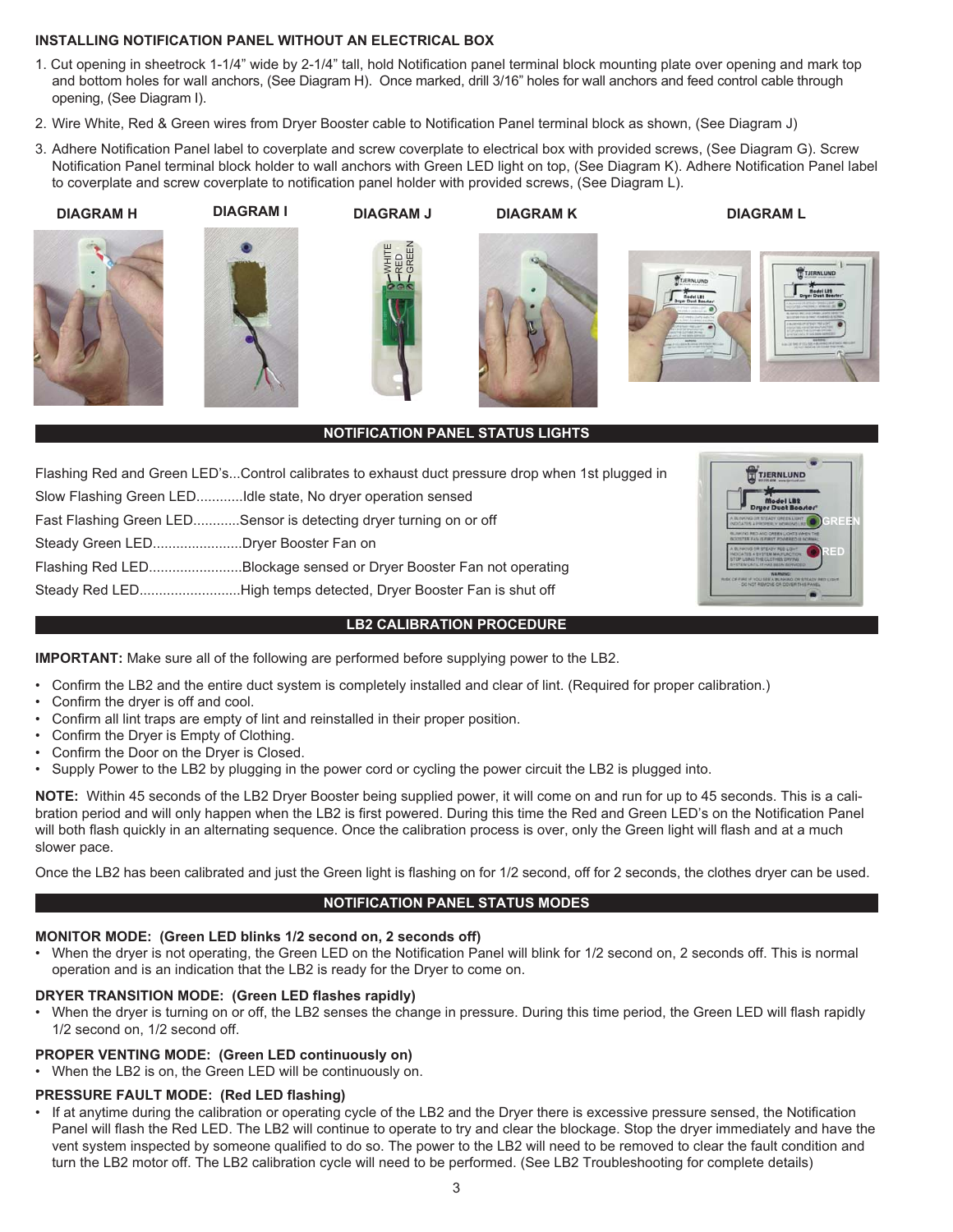### **TEMPERATURE FAULT MODE: (Red LED solid)**

• If an excess temperature is sensed by the LB2, the LB2 motor will shut off and a constant Red LED will be on at Notification Panel. Stop the dryer immediately and have the vent system inspected by someone qualified to do so. The power to the LB2 will need to be removed to clear the fault condition and the LB2 Calibration Procedure will need to be performed. (See LB2 Troubleshooting for complete details)

### **NOTIFICATION PANEL HAS NO LIGHTS:**

• The Notification Panel should always have a Green LED light on in at least a slow flash mode (1/2 second on, 2 seconds off). Do Not operate the dryer if there is no Green LED. If no lights are illuminated on the Notification Panel for greater than 5 seconds, there is an issue with the LB2 installation or the LB2. Confirm the LB2 has Power and that the Notification Panel has been installed (Wired) correctly. If the dryer is operating and there is no Green LED on the Notification Panel, stop the dryer immediately and have the vent system inspected by someone qualified to do so. Contact Tjernlund at 1-800-255-4208 with further questions. (See LB2 Troubleshooting for complete details)



**LB2 ELECTRICAL BOX WIRING CONNECTIONS (INSTALLER MUST CONNECT WIRES TO NOTIFICATION PANEL)**

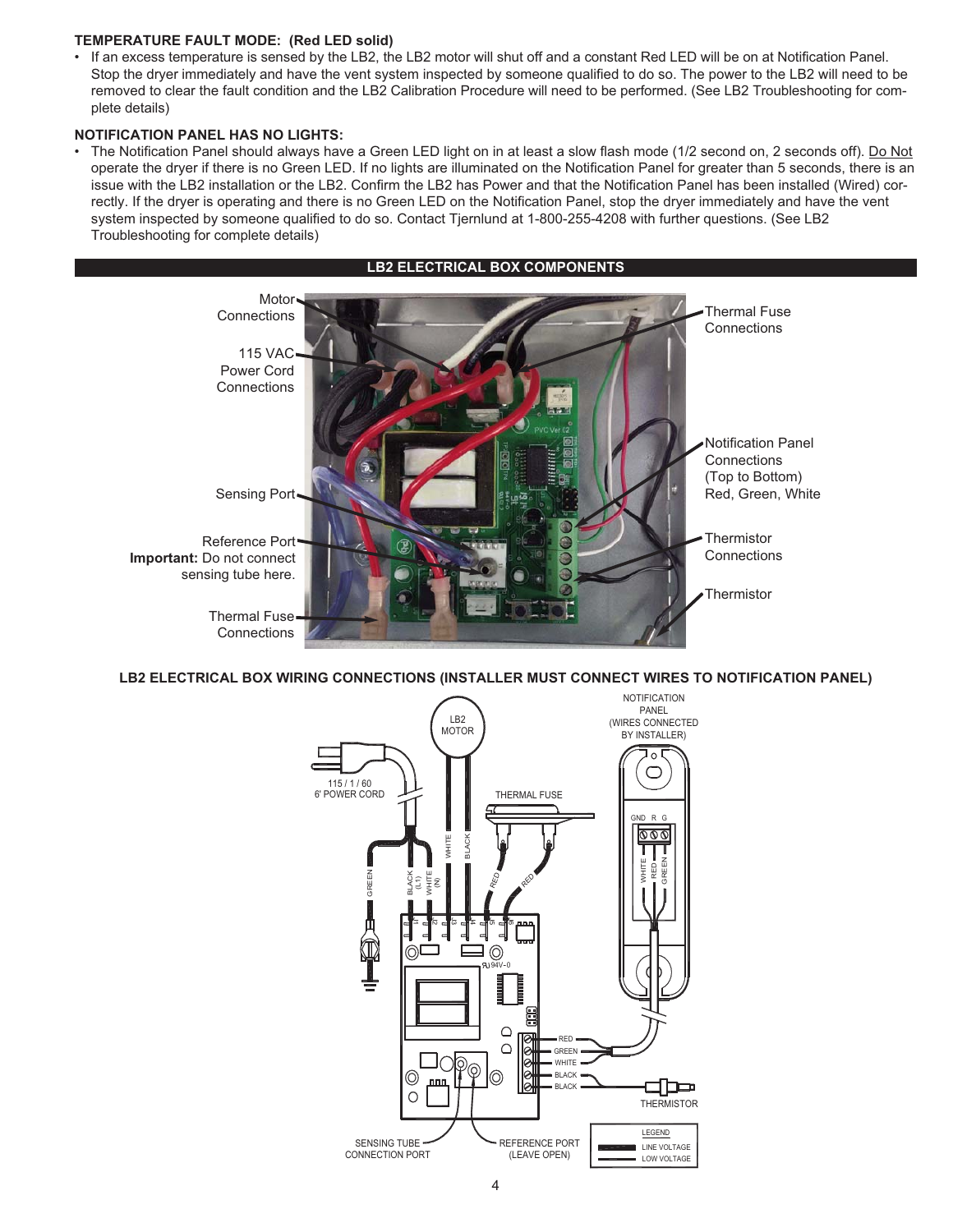### **MAINTENANCE & SERVICE**

Reference Dryer Manufacturer's recommendations for Dryer exhaust vent cleaning and maintenance. Depending on use, but at least every 2 years, we recommend cleaning the dryer exhaust vent. On an annual basis make sure that exhaust hood flapper or backdraft damper is clean of lint and moves freely. The LB2 motor is maintenance free. If the LB2 is acting erratically, perform the calibration procedure as outlined on page 3. The fan impeller is designed for particulate handling, however, if cleaning is needed perform the steps below.

**WARNING: Do not blow into the pressure sampling tube in the direction of the circuit board.** The pressure sensor is a very sensitive device that can be destroyed if subjected to the pressure created by someone blowing strongly into it.

### **CLEANING INSTRUCTIONS**

### **WARNING:** Disconnect Power to the LB2 before servicing.

- 1. Loosen the electrical box cover screws from the LB2 using a  $\frac{1}{4}$ " nut runner to access the housing cover plate stud within the box.
- 2. Carefully remove sensing tube from inlet pipe by prying loose with a screwdriver, (See Diagram M).
- 3. Remove the (6) 8-32 nuts from the outside edges of the housing cover plate, (See Diagram N).
- 4. Carefully remove the Motor / Impeller assembly by lifting the assembly straight off the housing studs, (See Diagram O).
- 5. Clean the Impeller and Housing
- 6. Reassemble in the reverse order.
- 7. Re-calibrate the LB2. See LB2 Calibration Procedure on page 3.



CAREFULLY REMOVE SENSING TUBE FROM INLET PIPE BY PRYING LOOSE WITH A SCREWDRIVER UNDERNEATH TUBING.



REMOVE (6) 8-32 NUTS FROM OUTSIDE EDGES OF MOTOR / IMPELLER ASSEMBLY.



CAREFULLY REMOVE MOTOR / IMPELLER ASSEMBLY.

If you have any questions about your LB2 we suggest that you contact your installer, contractor or service agency. If you require technical information contact Tjernlund Products, Inc. at 1-800-255-4208 or visit www.tjernlund.com.

When contacting Tjernlund Products, Inc., please have the following information available:

- 1. Name and address of installer and service agency.
- 2. Job code on nameplate, date of original installation and dates any service work was performed.

### **LB2 TROUBLESHOOTING**

**IMPORTANT:** All faults are indicated by the Red LED light or no Lights on Notification Panel. Faults must be investigated as outlined below and must only be cleared once a thorough investigation of the dryer vent system and dryer has been performed by someone qualified to do so. Perform LB2 Calibration Procedure on Page 3 to clear any faults once investigation is complete.

### **NOTIFICATION PANEL HAS NO LIGHTS:**

The Notification Panel should always have a Green LED light on in at least a slow flash mode (1/2 second on, 2 seconds off). Do Not operate the dryer if there is no Green LED. If no lights are illuminated on the Notification Panel for greater than 5 seconds, there is an issue with the LB2 installation or the LB2. Confirm the LB2 has Power and that the Notification Panel has been installed (Wired) correctly. If the dryer is operating and there is no Green LED on the Notification Panel, stop the dryer immediately and have the vent system inspected by someone qualified to do so. Contact Tjernlund at 1-800-255-4208 with further questions.

### **PRESSURE FAULT MODE: (Red LED flashing)**

If at anytime during the calibration or operating cycle of the LB2 and the Dryer there is excessive positive pressure of +0.16" W.C. sensed for over four minutes, the Notification Panel will flash the Red LED. Stop the dryer immediately and have the vent system inspected by a qualified person. This is an indication of excessive back pressure in the vent system. Verify LB2 is located per Minimum